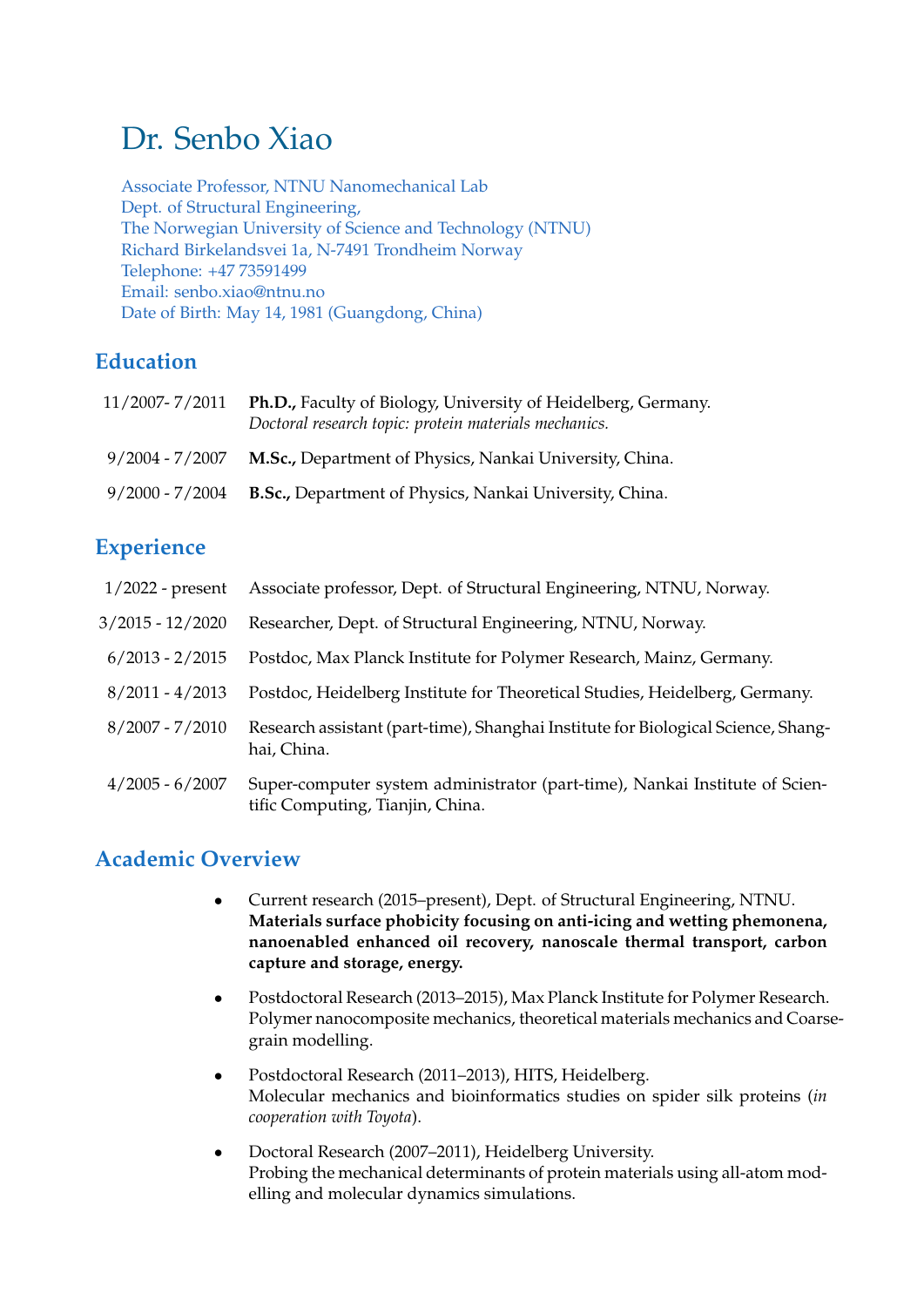• Master degree research (2004–2007), Nankai University. Force-field parameterizing, molecular docking, molecular dynamics simulations, binding affinity calculation of drug compounds.

### **Teaching**

| 2022 - present | Eksperter i team - Nanomechanics (Master level, NTNU course code: TKT4854)                                                                        |
|----------------|---------------------------------------------------------------------------------------------------------------------------------------------------|
| 2015 - present | Nanomechanics (PhD level, NTNU course code: TKT4146 and KT8307)                                                                                   |
| 2010           | short courses on scientific computing, molecular modelling and simulations<br>(undergraduate and graduate levels) applied to materials mechanics. |
| 2005           | Modern Physics Experiments (lab instructor)                                                                                                       |
| 2004           | Operating System (Linux) (practise course lecturer)                                                                                               |
|                |                                                                                                                                                   |

## **Supervision**

- PhD 5 PhD students
- Master 2 master student

#### **Project management**

2021 - 2023 Manager (Norwegian side) of EEA Grant – Czech National Agency for International Education. Project title:"*Sharing experience and knowledge in the field of multiscale modelling of materials*" Project reference number: *EHP-CZ-ICP-3-012*

## **Organization of Scientific Meetings**

2016 Biomolecular Simulations across Scale, Shanghai, China. *The symposium was funded by the Sino-German Centre for Promotion of Science, and had a focus of multiscale methodogies applied to macro-biomolcules. There were 53 speakers coming from China, Germany, Norway and the USA. I am one of the four organizers of the symposium.*

## **Scientific Community Membership**

- 2019 present International Association of Applied Mechanics (IAMM)
- 2020 present Topic editor of the *Coatings* Journal *https://www.mdpi.com/journal/coatings/topic editors*

# **Invited Talks**

• "Molecular Dynamics Simulations: From Atomistic Interactions to Zero-energy De-icing Technology", Innovation for Sustainability – Aker Solutions, December 2-5, 2019, Tranby, Norway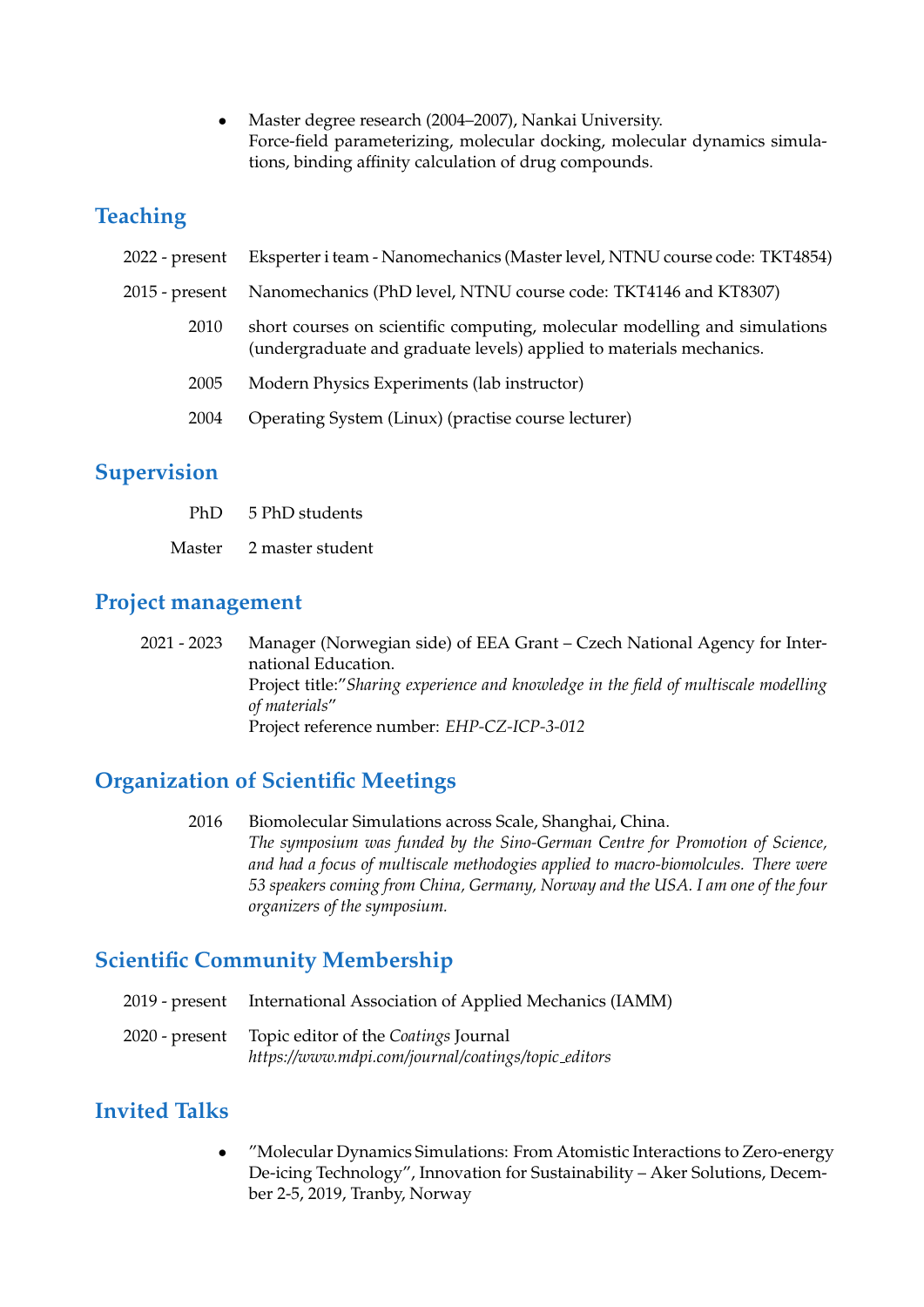- "Zero-energy De-icing with Nanotechnology", Havets Hus Dagens Næringsliv, October 22-24, 2019, Oslo, Norway
- "Nanoscale Ice Adhesion Mechanics", International Symposium on Materials for Anti-icing, May 27-28, 2019, Trondheim, Norway
- "Nanoscale De-icing by Molecular Dynamics simulations", 2016 IUTAM Symposium on Nanoscale Physical Mechanics, May 23-27, 2016, Nanjing, China
- "Nanoscale De-icing by Molecular Dynamics simulations", Sino-German Workshop on Biomolecular Simulations across Scales, May 26-31, 2016, Shanghai, China

## **Publications**



- L Yan, Y Chang,**S Xiao**, A Raoof, CF Berg, J He. (2022) A quantitative study of salinity effect on water diffusion in n-alkane phases: From pore-scale experiments to molecular dynamic simulation. **Fuel** *324, 124716*
- F Wang, **S Xiao**, J He, F Ning, R Ma, Z Zhang. (2022) Onion inspired hydratephobic surfaces. **Chemical Engineering Journal** *437,135274*
- Y Chang,**S Xiao**<sup>∗</sup> , R Ma, Z Zhang, J He. (2022) Displacement dynamics of trapped oil in rough channels driven by nanofluids. **Fuel** *314, 122760*
- Y Fu,**S Xiao**<sup>∗</sup> , BH Schallerund, Z Zhang, J He. (2022) Assembly of Graphene Platelets for Bioinspired, Stimuli-Responsive, Low Ice Adhesion Surfaces. **ACS omega** *7(12), 10225-10234*
- Y Fu,**S Xiao**<sup>∗</sup> , S Liu, Y Chang, Z Zhang, J He. (2022) Atomistic Insights into the Droplet Size Evolution during Self-Microemulsification. **Langmuir** *30(10), 3129-3138*
- Y Chang,**S Xiao**<sup>∗</sup> , R Ma, Z Zhang, J He. (2022) Atomistic insight into oil displacement on rough surface by Janus nanoparticles. **Energy** *DOI:10.1016/j. energy.2022.123264*
- F Wang, R Ma,**S Xiao**<sup>∗</sup> , NJ English, J He, Z Zhang. (2022) Anti-gas hydrate surfaces: perspectives, progress and prospects. **Journal of Materials Chemistry A** *10, 379-406*
- Y Chang, **S Xiao**<sup>∗</sup> , R Ma, X Wang, Z Zhang, J He. (2021) Displacement dynamics of trapped oil in rough channels driven by nanofluids. **Fuel** *DOI:10.1016/j. fuel.2021.122760*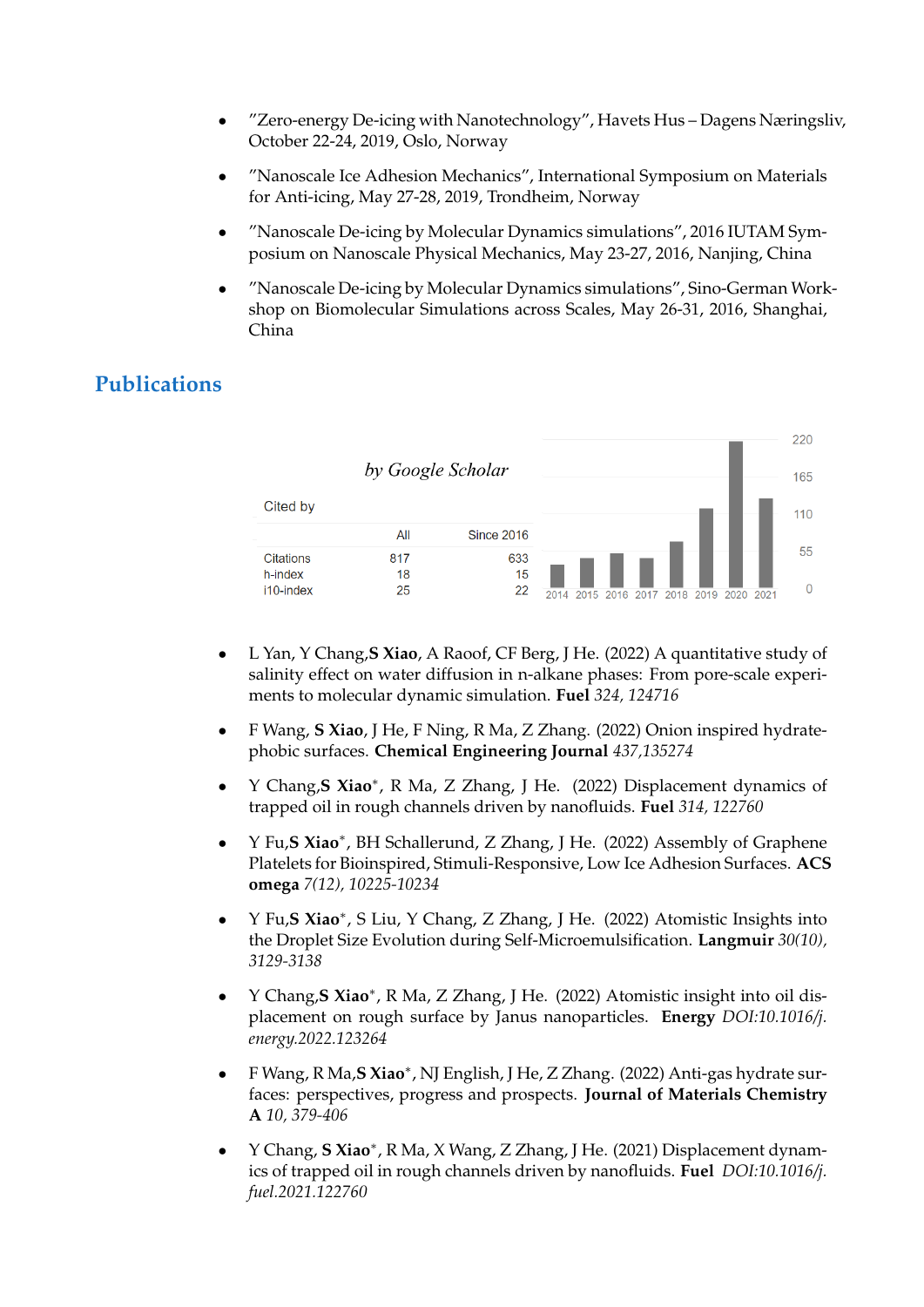- R Ma, F Wang, Y Chang, **S Xiao**<sup>∗</sup> , NJ, English, J He, Z Zhang. (2021) Unraveling Adhesion Strength between Gas Hydrate and Solid Surfaces. **Langmuir** *37, 47, 13873–13881*
- F Wang, Y Zhuo, Z He, **S Xiao**<sup>∗</sup> , J He, Z Zhang. (2021) Dynamic anti-icing surfaces (DAIS). **Advanced Science** *DOI: 10.1002/advs.202101163*
- Y Ding, H Yu, K Zhao, M Lin, **S Xiao**, M Ortiz, J He, Z Zhang. (2021) Hydrogeninduced transgranular to intergranular fracture transition in bi-crystalline nickel. **Scripta Materialia** *DOI:10.1016/j.scriptamat.2021.114122*
- Y Zhuo, Z Xia, Y Qi, T Sumigawa, J Wu, P Sestak, Y Lu, V Håkonsen, T Li, F Wang,W Chen, **S Xiao**, R Long, T Kitamura, L Li, J He, Z Zhang. (2021) Simultaneously toughening and stiffening elastomers with octuple hydrogen bonding. **Advanced Materials** *DOI:10.1002/adma.202008523*
- Y Chang, **S Xiao**<sup>∗</sup> , Y Fu, X Wang, Z Zhang, J He. (2021) Nanomechanical Characteristics of Trapped Oil Droplets with Nanoparticles: A Molecular Dynamics Simulation. **Journal of Petroleum Science and Engineering** *DOI:10.1016/ j.petrol.2021.108649*
- Y Fu, J Wu, **S Xiao**, S Liu, Z Zhang, J He. (2021) Tensile Mechanical Characteristics of Thinnest Carbon Sulfur Nanothreads in Orientational Order. **Carbon** *184, 146-155*
- Y Zhuo, J Chen, **S Xiao**, T Li, F Wang, J He, Z Zhang. (2021) Gels as emerging anti-icing materials: a mini review. **Materials Horizons** *2021, 8, 3266-3280*
- S Ringdahl, **S Xiao**<sup>∗</sup> , J He, Z Zhang. (2021) Machine Learning Based Prediction of Nanoscale Ice Adhesion on Rough Surfaces. **Coatings** *11 (1), 33*
- Y Fu, **S Xiao**<sup>∗</sup> , S Liu, J Wu, X Wang, L Qiao, Z Zhang, J He. (2020) Stability, deformation and rupture of Janus oligomer enabled self-emulsifying water-in-oil microemulsion droplet. **Physical Chemistry Chemical Physics** *DOI:10.1039/D0CP03092A*
- Y Zhuo, **S Xiao**<sup>∗</sup> , A Amirfazli, J He, Z Zhang (2020) Polysiloxane as icephobic materials – the past, present and the future. **Chemical Engineering Journal** *DOI:10.1016/j.cej.2020.127088*
- J Pan, **S Xiao**, Z Zhang; N Wei; J He; J Zhao. (2020) Nanoconfined Water Dynamics in Multilayer Graphene Nanopores. **Journal of Physical Chemistry C.** *124, 32, 17819–17828*
- Y Zhuo<sup>†</sup>, S Xiao<sup>†</sup>, V Håkonsen, J He, Z Zhang (2020) Anti-icing Ionogel Surfaces: Inhibiting Ice Nucleation, Growth, and Adhesion. **ACS Materials Letters** *DOI:10.1021/acsmaterialslett.0c00094*
- S Rønneberg, **S Xiao**, J He, Z Zhang (2020) Nanoscale Correlations of Ice Adhesion Strength and Water Contact Angle. **Coatings** *10, 379*
- F Wang, S Luo, **S Xiao**, W Zhang, Y Zhuo, J He, Z Zhang (2020) Enabling phase transition of infused lubricant in porous structure for exceptional oil/water separation. **Journal of Hazardous Materials** *390, 122176*
- Y Zhuo, S Xiao<sup>\*</sup>, V Håkonsen, T Li, F Wang, J He, Z Zhang (2020) Ultrafast self-healing and highly transparent coating with mechanically durable icephobicity. **Applied Materials Today** *DOI:10.1016/j.apmt.2019.100542*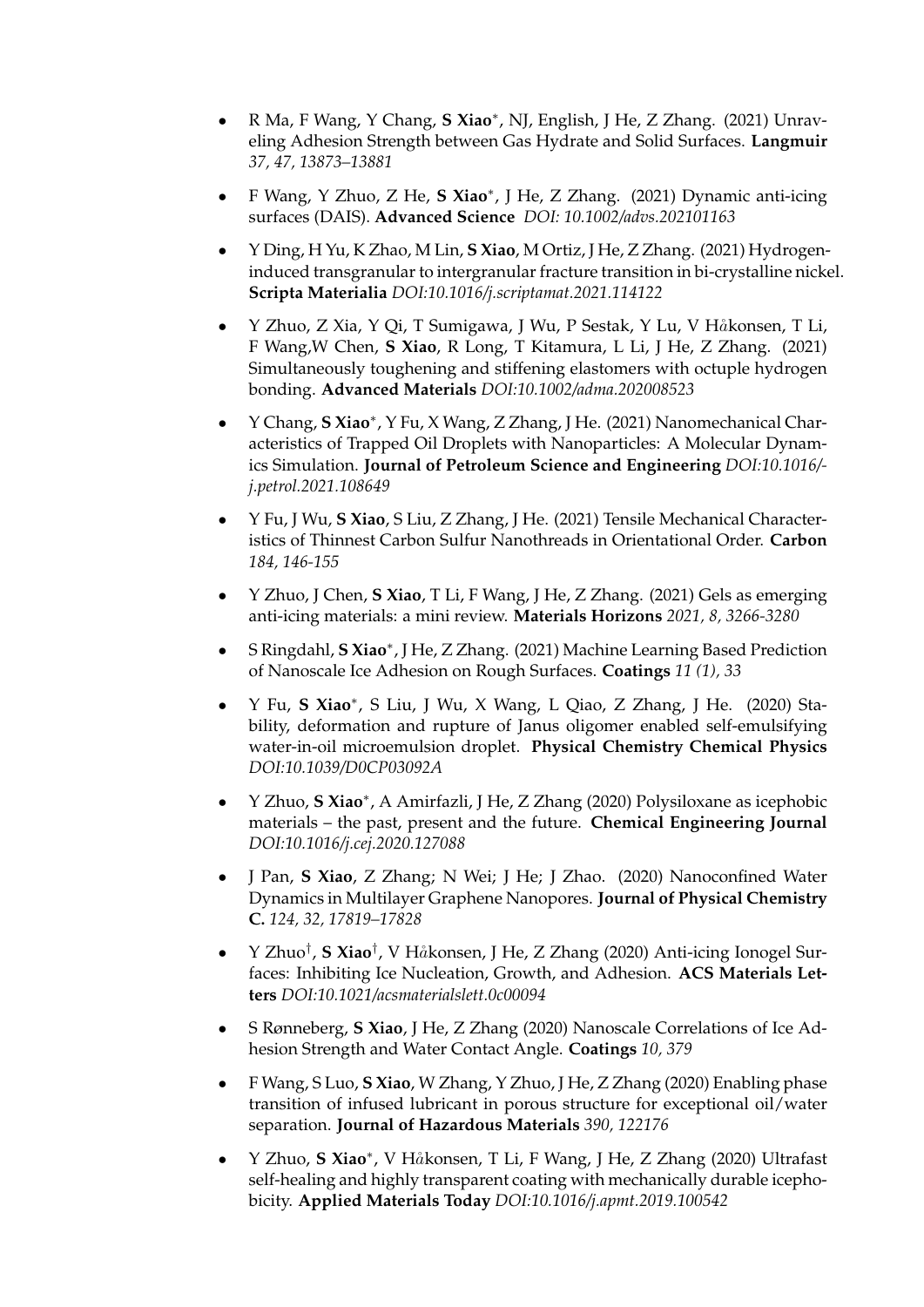- **S Xiao**<sup>∗</sup> , B H Skallerud, F Wang, J He, Z Zhang (2019) Enabling Sequential Rupture for Lowering Atomistic Ice Adhesion. **Nanoscale** *11,16262-16269*
- X Wang, **S Xiao**, Z Zhang, J He (2019) Transportation of Janus Nanoparticles in Confined Nanochannels: A Molecular Dynamics Simulations. **Environmental Science: Nano** *DOI:10.1039/C9EN00314B*
- F Wang, **S Xiao**, Y Zhuo, W Ding, J He, Z Zhang (2019) Liquid layer generator for excellent icephobicity at extremely low temperature. **Materials Horizons** *DOI:10.1039/C9MH00859D*
- Y Zhuo, T Li, F Wang, V H˚akonsen, **S Xiao**, J He, Z Zhang (2019) Ultra-durable Icephobic Coating by Molecular pulley. **Soft Matter** *DOI:10.1039/c9sm00162j*
- J Wu, Å Ervik, I Snustad, S Xiao, A Brunsvold, J He, Z Zhang (2019) Contact Angle and Condensation of a CO2 Droplet on a Solid Surface. **J Phys Chem C** *vol. 123(1):443–451*
- X Wang, **S Xiao**, Z Zhang, J He (2018) Displacement of Nanofluids in Silica Nanopores: Influenced by Wettability of Nanoparticles and Oil Components. **Environmental Science: Nano** *DOI:10.1039/C8EN00704G*
- J Wu, Q shi, Z Zhang, H Wu, C Wang, F Ning, **S Xiao**, J He, Z Zhang (2018) Nature-inspired Entwined Coiled Carbon Mechanical Metamaterials: Molecular Dynamics Simulations. **Nanoscale** *vol. 10:15641-15653*
- **S Xiao**, Z Zhang, J He (2018) Atomistic dewetting mechanics at wenzel and monostable cassie-baxter states. **Physical Chemistry, Chemical Physics - PCCP** *vol. 20(38):24759-24767*
- Y Zhuo, V H˚akonsen, Z He, **S Xiao**, J He, Z Zhang (2018) Enhancing the mechanical durability of icephobic surfaces by introducing autonomous selfhealing function. **ACS Applied Materials and Interfaces** *vol. 10 (14)*
- Y Zhuo, F Wang, **S Xiao**, Z Zhang, J He (2018) One-Step Fabrication of Bioinspired Lubricant-Regenerable Icephobic Slippery Liquid-Infused Porous Surfaces (SLIPS). **ACS Omega** *Vol. 3(8)*
- Z He, **S Xiao**, H Gao, J He, Z Zhang (2017) Multiscale Crack Initiators Promoted Super-Low Ice Adhesion Surfaces. **Soft Matter** *Vol. 13(37)*
- B Liu, C Wang, J Zhang, **S Xiao**, Z Zhang, Y Shen, B Sun, J He (2017) Displacement mechanism of oil in shale inorganic nanopores by supercritical carbon dioxide from molecular dynamics simulations. **Energy & Fuels** *Vol. 31(1)*
- W Mao, Y Gong, A Francesc, O Svoboda, N Nallesteros, S Torresm, M Clivia, **S Xiao**, Z Zhang, J He (2017) Raman Antenna Effect from Exciton-Phonon Coupling in Organic Semiconducting Nanobelts. **Nanoscale** *Vol. 9(48)*
- X Wang, **S Xiao**, Z Zhang, J He (2017) Effect of Nanoparticles on Spontaneous Imbibition of Water into Ultraconfined Reservoir Capillary by Molecular Dynamics Simulation. **Energies** *Vol. 10(4)*
- **S Xiao**<sup>∗</sup> , J He, Z Zhang (2017) Modeling nanoscale ice adhesion. **Acta mechanica solida Sinica** *Vol. 30 (3): 224-226*
- **S Xiao**<sup>∗</sup> , C Peter, K Kremer (2016) Systematic comparison of model polymer nanocomposite mechanics. **Bioinspir. Biomim.** *Vol. 11 (5)*